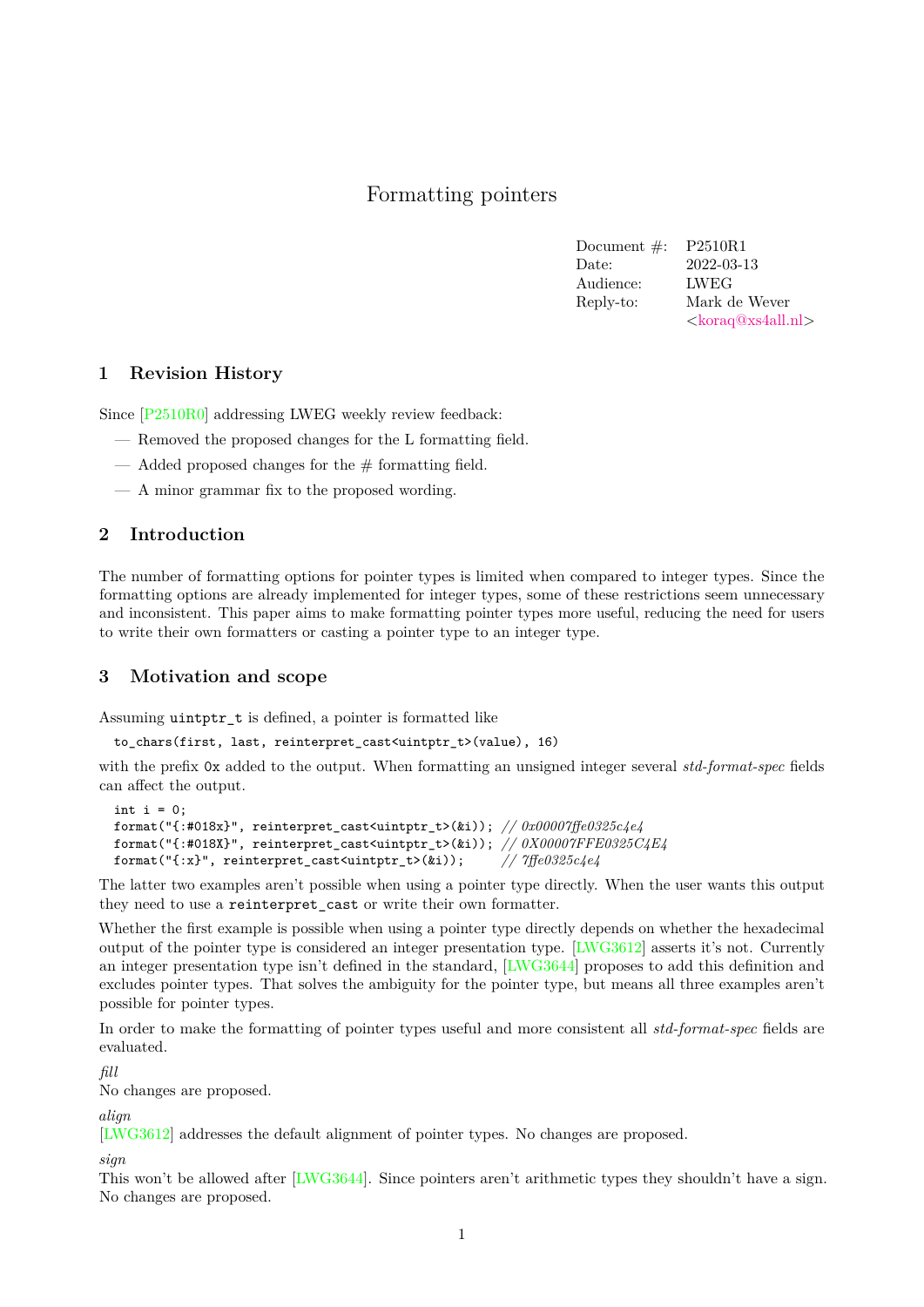*#*

This won't be allowed after [\[LWG3644\]](#page-2-2), before its status was unclear. For pointers it's impossible to omit the base prefix. To make it possible the alternate form will get a meaning for pointer types; it will omit the base prefix in the output. This is useful when the users don't want a base prefix or want a custom base prefix. *0*

This won't be allowed after [\[LWG3644\]](#page-2-2), before its status was unclear. Zero-padding a pointer type to a requested width is useful and matches the behaviour of the integer presentation type. Therefore the field will be allowed for pointer types.

### *width*

No changes are proposed.

# *precision*

No changes are proposed.

#### *L*

No changes are proposed.

### *type*

Currently it's only possible to generate lower case output. The other hexadecimal output types x and a have an upper case equivalent X and A. For consistency the pointer type should have an upper case equivalent. This paper proposes the type P for upper case output of the pointer type.

The wording of p uses "prefix", while the wording of 0 applies to a "base prefix". For clarity and consistency this will be adjusted so the wording in [\[tab:format.type.ptr\]](https://wg21.link/format#tab:format.type.ptr) matches the wording in [\[tab:format.type.int\].](https://wg21.link/format#tab:format.type.int)

The summary of the proposed changes where ptr is a pointer type:

| Format                         | Before                              | After                                                                   |
|--------------------------------|-------------------------------------|-------------------------------------------------------------------------|
| format $(":018", \text{ptr});$ | Unclear, ill-formed after [LWG3644] | 0x00007ffe0325c4e4                                                      |
| format(":#", $ptr$ );          | Unclear, ill-formed after [LWG3644] | 7ffe0325c4e4                                                            |
| format(":P", ptr);             | Ill-formed                          | 0X7FFE0325C4E4                                                          |
| format(" $:-$ ", ptr);         |                                     | Unclear, ill-formed after [LWG3644] Unclear, ill-formed after [LWG3644] |

# **4 Impact on the Standard**

The paper only proposes library extensions to the <format> header. There's currently no implementation experience. The proposed changes are already in used for integer types. Based on the scope of the changes and my implementation experience with  $\leq$  format $>$  in libc++ I foresee no issues implementing this paper.

# **5 Proposed wording**

Based on [\[N4901\]](#page-2-3):

Update the value of the feature-testing macro cpp lib format to the date of adoption in [\[version.syn\].](https://wg21.link/version.syn)

## **20.20.2.2 Standard format specifiers [format.string.std]**

```
1 \ldots
```
*type*: one of

- a A b B c d e E f F g G o p P s x X
- <sup>6</sup> The # option causes the *alternate form* to be used for the conversion. This option is valid for arithmetic types other than charT and bool, pointer types, or when an integer presentation type is specified, and not otherwise. ...

In addition, for g and G conversions, trailing zeros are not removed from the result. For pointer types the alternate form doesn't add the base prefix to the output.

<sup>13</sup> A zero (0) character preceding the *width* field pads the field with leading zeros (following any indication of sign or base) to the field width, except when applied to an infinity or NaN. This option is only valid for arithmetic types other than charT and bool, pointer types, or when an integer presentation type is specified. If the 0 character and an *align* option both appear, the 0 character is ignored.

[Editor's note: The wording modification is the same as used in [\[LWG3612\]](#page-2-1).]